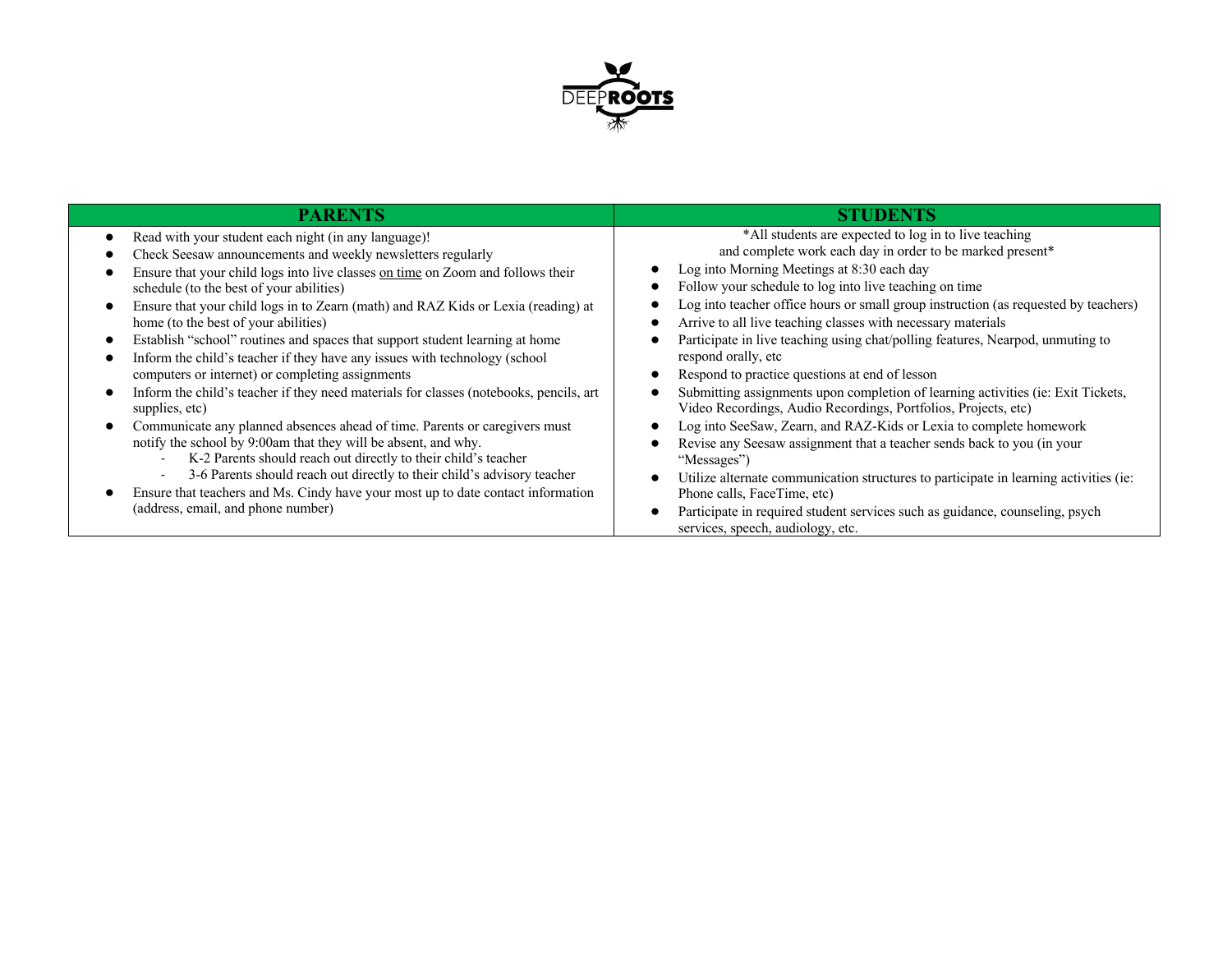

| <b>TEACHERS</b>                                                                                                                                                                                                                                                                                                                                                                                                                                                                                                                                                                                                                                                                                                                                                                                                                                                                                                                                                                                                                                                                                                                                                                                                                                                                                                                                                                      | <b>SPECIALIZED SERVICES:</b>                                                                                                                                                                                                                                                                                                                                                                                                                                                                                                                                                                                                                                                                                                                                                                                                                                                                                                                                                                                                                                                                                                                                                                                                                                                                                                                                                                               | <b>SPECIALIZED SERVICES:</b><br><b>Social Workers</b>                                                                                                                                                                                                                                                                                                                                                                                                                                                                                                                                                                                                                                                                                                                                                                                                                                                                                                                                                                                                                                                                                                                                                                                                                                                    | <b>SPECIALIZED SERVICES:</b><br><b>ELL Teacher</b>                                                                                                                                                                                                                                                                                                                                                                                                                                                                                                                                                                                                                                                                                                                                                                                                                                                                                                                                                                                                                                                                                                                                                          |
|--------------------------------------------------------------------------------------------------------------------------------------------------------------------------------------------------------------------------------------------------------------------------------------------------------------------------------------------------------------------------------------------------------------------------------------------------------------------------------------------------------------------------------------------------------------------------------------------------------------------------------------------------------------------------------------------------------------------------------------------------------------------------------------------------------------------------------------------------------------------------------------------------------------------------------------------------------------------------------------------------------------------------------------------------------------------------------------------------------------------------------------------------------------------------------------------------------------------------------------------------------------------------------------------------------------------------------------------------------------------------------------|------------------------------------------------------------------------------------------------------------------------------------------------------------------------------------------------------------------------------------------------------------------------------------------------------------------------------------------------------------------------------------------------------------------------------------------------------------------------------------------------------------------------------------------------------------------------------------------------------------------------------------------------------------------------------------------------------------------------------------------------------------------------------------------------------------------------------------------------------------------------------------------------------------------------------------------------------------------------------------------------------------------------------------------------------------------------------------------------------------------------------------------------------------------------------------------------------------------------------------------------------------------------------------------------------------------------------------------------------------------------------------------------------------|----------------------------------------------------------------------------------------------------------------------------------------------------------------------------------------------------------------------------------------------------------------------------------------------------------------------------------------------------------------------------------------------------------------------------------------------------------------------------------------------------------------------------------------------------------------------------------------------------------------------------------------------------------------------------------------------------------------------------------------------------------------------------------------------------------------------------------------------------------------------------------------------------------------------------------------------------------------------------------------------------------------------------------------------------------------------------------------------------------------------------------------------------------------------------------------------------------------------------------------------------------------------------------------------------------|-------------------------------------------------------------------------------------------------------------------------------------------------------------------------------------------------------------------------------------------------------------------------------------------------------------------------------------------------------------------------------------------------------------------------------------------------------------------------------------------------------------------------------------------------------------------------------------------------------------------------------------------------------------------------------------------------------------------------------------------------------------------------------------------------------------------------------------------------------------------------------------------------------------------------------------------------------------------------------------------------------------------------------------------------------------------------------------------------------------------------------------------------------------------------------------------------------------|
| Kindergarten-6th grade, Art, Gym,<br><b>Community Circle, SEL</b>                                                                                                                                                                                                                                                                                                                                                                                                                                                                                                                                                                                                                                                                                                                                                                                                                                                                                                                                                                                                                                                                                                                                                                                                                                                                                                                    | <b>Case Managers &amp; Seedlings</b>                                                                                                                                                                                                                                                                                                                                                                                                                                                                                                                                                                                                                                                                                                                                                                                                                                                                                                                                                                                                                                                                                                                                                                                                                                                                                                                                                                       |                                                                                                                                                                                                                                                                                                                                                                                                                                                                                                                                                                                                                                                                                                                                                                                                                                                                                                                                                                                                                                                                                                                                                                                                                                                                                                          |                                                                                                                                                                                                                                                                                                                                                                                                                                                                                                                                                                                                                                                                                                                                                                                                                                                                                                                                                                                                                                                                                                                                                                                                             |
| Post correct lesson links in grade<br>$\bullet$<br>level SeeSaw and for next class in<br>Zoom Chat<br>Start each lesson on time and end<br>lessons $3(2)$ minutes early to allow<br>for student transitions<br>Follow predetermined class schedule<br>- teaching predetermined content<br>Dress professionally and refrain from<br>$\bullet$<br>eating or moving spaces to minimum<br>distractions<br>Set and share material expectations<br>Create opportunities for all students<br>$\bullet$<br>to access and deeply engage with<br>content throughout lesson<br>Build community with students<br>through Morning Meeting,<br>Community Circle, SEL, Office<br>Hours/Small Group/Tutoring, and<br>Advisory<br>Attend weekly grade team meetings<br>on Wednesdays<br>Continually uphold classroom norms<br>and reinforce through Kickboard<br>Utilize mute function with students as<br>needed<br>Redirect students who use the chat<br>$\bullet$<br>box inappropriately<br>Return assignments and assessments<br>$\bullet$<br>to students with grades and feedback<br>Update and enter grades each week<br>Submit lesson plans/student materials<br>by 4:00PM Wednesday night<br>Track daily attendance each day for<br>$\bullet$<br>the day prior<br>Call/text/email home weekly (daily if<br>$\bullet$<br>necessary) to provide updates to<br>families about access (live class | Start each lesson on time and end<br>$\bullet$<br>lessons $3(2)$ minutes early to allow<br>for student transitions<br>Follow predetermined class<br>$\bullet$<br>schedule -<br>Create opportunities for all<br>$\bullet$<br>students to access and deeply<br>engage with content throughout<br>lesson<br>Build community with students<br>$\bullet$<br>through Morning Meeting,<br>Community Circle, SEL, & Office<br>Hours/Small Group/Tutoring.<br>Attend weekly grade team<br>$\bullet$<br>meetings on Wednesdays<br>Continually uphold classroom<br>$\bullet$<br>norms and reinforce through<br>Kickboard<br>Utilize mute function with students<br>$\bullet$<br>as needed<br>Return assignments and<br>$\bullet$<br>assessments to students with grades<br>and necessary feedback<br>Email grades teachers by Thursday<br>$\bullet$<br>weekly email case management<br>update to appropriate staff weekly<br>Provide daily attendance updates to<br>$\bullet$<br>teachers as necessary each day for<br>the day prior call/text/email home<br>weekly to provide updates to<br>families about access/<br>engagement/progress/performance<br>Complete all necessary case<br>$\bullet$<br>manage paperwork, file<br>electronically on PowerSchool and<br>in a hard file in the building.<br>Communicate and collaborate with<br>$\bullet$<br>staff across all departments, and<br>specified grade levels. | Follow predetermined 1:1 and<br>$\bullet$<br>group counseling schedule -<br>teaching predetermined content<br>Build community with students<br>$\bullet$<br>through Morning Meeting,<br>Community Circle, SEL, Office<br>Hours/Small Group/Tutoring<br>Attend weekly grade team<br>$\bullet$<br>meetings on Wednesdays<br>Utilize mute function with students<br>$\bullet$<br>as needed<br>Redirect students who use the chat<br>$\bullet$<br>box inappropriately<br>Create and support staff with<br>$\bullet$<br>monthly newsletter<br>Create and support teachers with<br>$\bullet$<br>the implementation and tracking of<br>career readiness standards<br>Manage and support with Truancy<br>$\bullet$<br>protocols and referrals<br>Communicate and collaborate with<br>$\bullet$<br>staff across all departments, and<br>specified grade levels.<br>Document all parent<br>$\bullet$<br>communication in a<br>communication log.<br>Provide support and guidance on<br>$\bullet$<br>best practices for students with<br>differing needs.<br>Connect families and students to<br>$\bullet$<br>community resources<br>Follow all confidentiality<br>$\bullet$<br>requirements<br>Support teaching in SEL<br>$\bullet$<br>classrooms and each lesson around<br>specific remote learning SEL<br>topics | Start each lesson on time and end<br>$\bullet$<br>lessons $3(2)$ minutes early to allow<br>for student transitions<br>Follow predetermined class<br>schedule<br>Continually uphold classroom<br>$\bullet$<br>norms<br>Utilize mute function with students<br>as needed<br>Monitor student academic,<br>$\bullet$<br>social/emotional, and language<br>development per job relation<br>Create opportunities for all<br>students to access and deeply<br>engage with content throughout<br>lesson (regardless of English<br>Proficiency)<br>Call/text/email home weekly to<br>$\bullet$<br>provide updates to families about<br>access, engagement, progress,<br>and/or performance<br>Connect families and students to<br>community resources<br>Attend weekly grade team<br>meetings on Wednesdays<br>Share grades with teachers by<br>Thursday<br>Email ELL weekly case<br>management update to all staff<br>Provide support and guidance on<br>best practices for student language<br>development and supporting<br>students of various cultures<br>Complete all necessary ELL<br>compliance paperwork<br>Communicate and collaborate with<br>staff across all departments and<br>specified grade levels. |